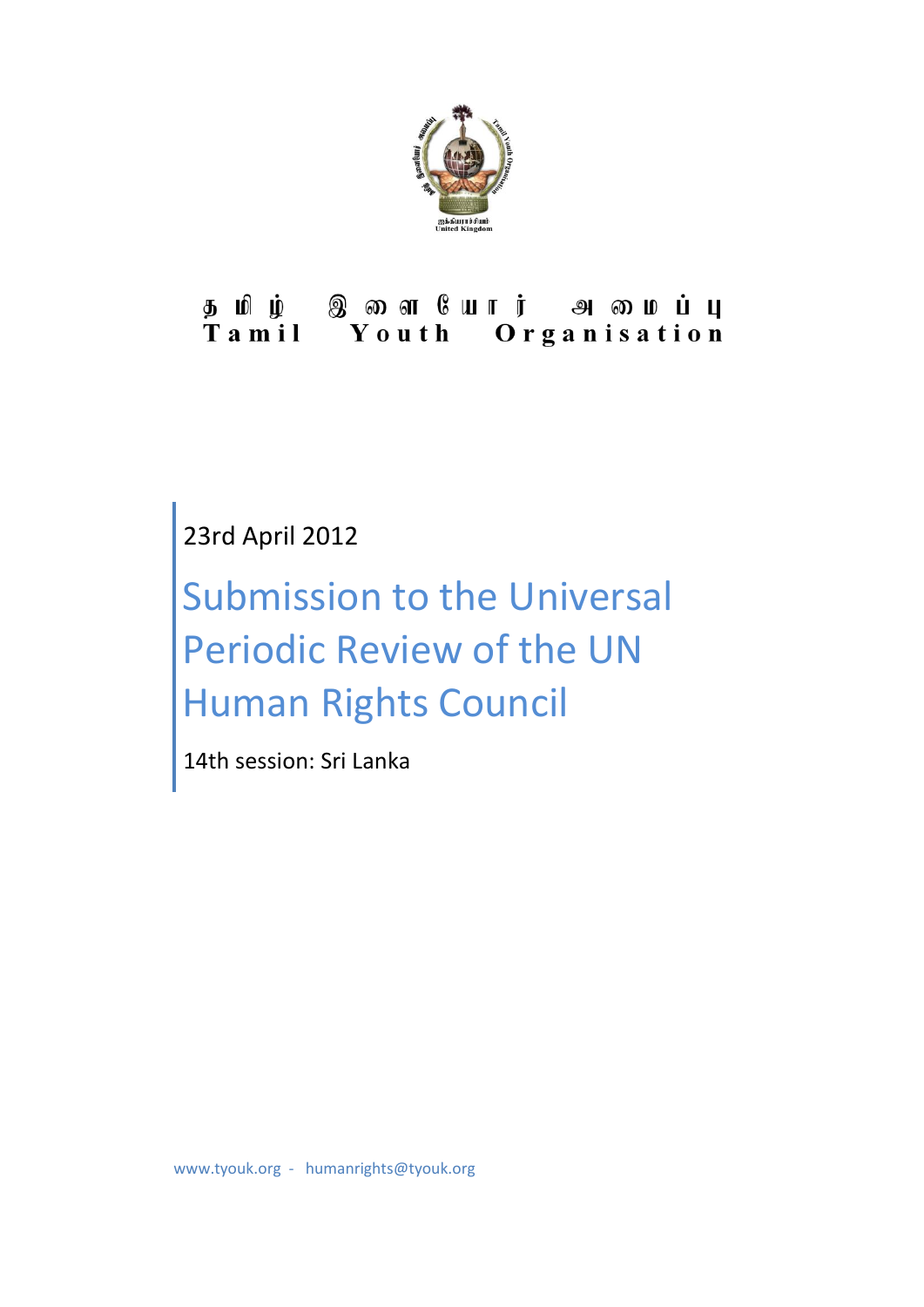#### **Summary of Main Concerns**

- 1. The Government of Sri Lanka maintains that it respects the rights of human rights activists and political activists, and has called for further time and space to enact reforms. At Sri Lanka's previous Universal Periodic Review (UPR) in 2008, the government supported several recommendations<sup>1</sup> to enact such reforms, including recommendation 17 which called on Sri Lanka to "ensure a safe environment for human rights defenders' activities and that perpetrators of the murders, attacks, threats and harassment of human rights defenders be brought to iustice."
- 2. Yet three years since the end of the armed conflict, the threats, harassment and attacks on human rights defenders and political activists have continued with impunity. In particular, the international calls for accountability, justice and a lasting political settlement, overwhelming endorsed by the Tamil diaspora worldwide since 2009, have led to growing reports of diaspora activists being vilified as "terrorists", intimidated through verbal threats and attacked both inside and outside Sri Lanka.

#### **Background**

- 3. The armed conflict between the Government of Sri Lanka and the Liberation Tigers of Tamil Eelam (LTTE) ended in 2009, amidst allegations of war crimes and crimes against humanity committed by all sides<sup>2</sup>. However, the government continues to reject calls by international human rights organisations, foreign governments and Tamil activists to have these allegations credibly investigated, calling them "treacherous"<sup>3</sup> and "extremist"<sup>4</sup>. Demands by Tamil political parties and civil society groups in the North-East to recognise the Tamil people's political rights and aspirations have been condemned as "terrorist".
- 4. Human rights activists and government critics are at risk of violence by the government<sup>5</sup> and progovernment paramilitaries<sup>6</sup>. Intimidation, arrests<sup>7</sup>, indefinite detention<sup>8</sup>, attacks on journalists<sup>9 10</sup>  $11$  and extrajudicial killings of activists<sup>12</sup> are widespread, and occur with impunity<sup>13</sup>. Crimes against activists are inadequately investigated and perpetrators continue to evade justice.
- 5. Largely based in Western Europe, North America, Australia and New Zealand, the Tamil diaspora was mainly formed after the anti-Tamil pogroms of 1983. Since then, waves of refugees and

**<sup>.</sup>** 1 [http://lib.ohchr.org/HRBodies/UPR/Documents/Session2/LK/A\\_HRC\\_8\\_46\\_SriLanka\\_E.pdf](http://lib.ohchr.org/HRBodies/UPR/Documents/Session2/LK/A_HRC_8_46_SriLanka_E.pdf)

<sup>2</sup> [http://www.un.org/News/dh/infocus/Sri\\_Lanka/POE\\_Report\\_Full.pdf](http://www.un.org/News/dh/infocus/Sri_Lanka/POE_Report_Full.pdf)

<sup>3</sup> <http://www.tamilguardian.com/article.asp?articleid=4129>

<sup>4</sup> <http://www.thehindu.com/news/international/article2729067.ece>

<sup>5</sup> <http://www.state.gov/j/drl/rls/hrrpt/2010/sca/154486.htm>

<sup>6</sup> <http://www.amnesty.org/en/region/sri-lanka/report-2011>

<sup>7</sup> <http://www.minorityrights.org/?lid=10458> (page 13)

<sup>8</sup> <http://www.amnesty.org/en/library/info/ASA37/003/2012/en>

<sup>9</sup> <http://en.rsf.org/sri-lanka-opposition-newspaper-editor-badly-30-07-2011,40720.html>

<sup>10</sup> <http://www.unhcr.org/refworld/category,COI,RSF,,LKA,499d20545,0.html>

<sup>11</sup> <http://cpj.org/2011/06/tamil-journalist-bound-shot-during-sri-lankan-civi.php>

<sup>12</sup> <http://www.amnesty.org/en/region/sri-lanka/report-2011>

<sup>13</sup> [http://www.amnesty.org/en/for-media/press-releases/sri-lanka-urgent-need-prosecute-security-agents](http://www.amnesty.org/en/for-media/press-releases/sri-lanka-urgent-need-prosecute-security-agents-involved-torture-2011-11-07)[involved-torture-2011-11-07](http://www.amnesty.org/en/for-media/press-releases/sri-lanka-urgent-need-prosecute-security-agents-involved-torture-2011-11-07)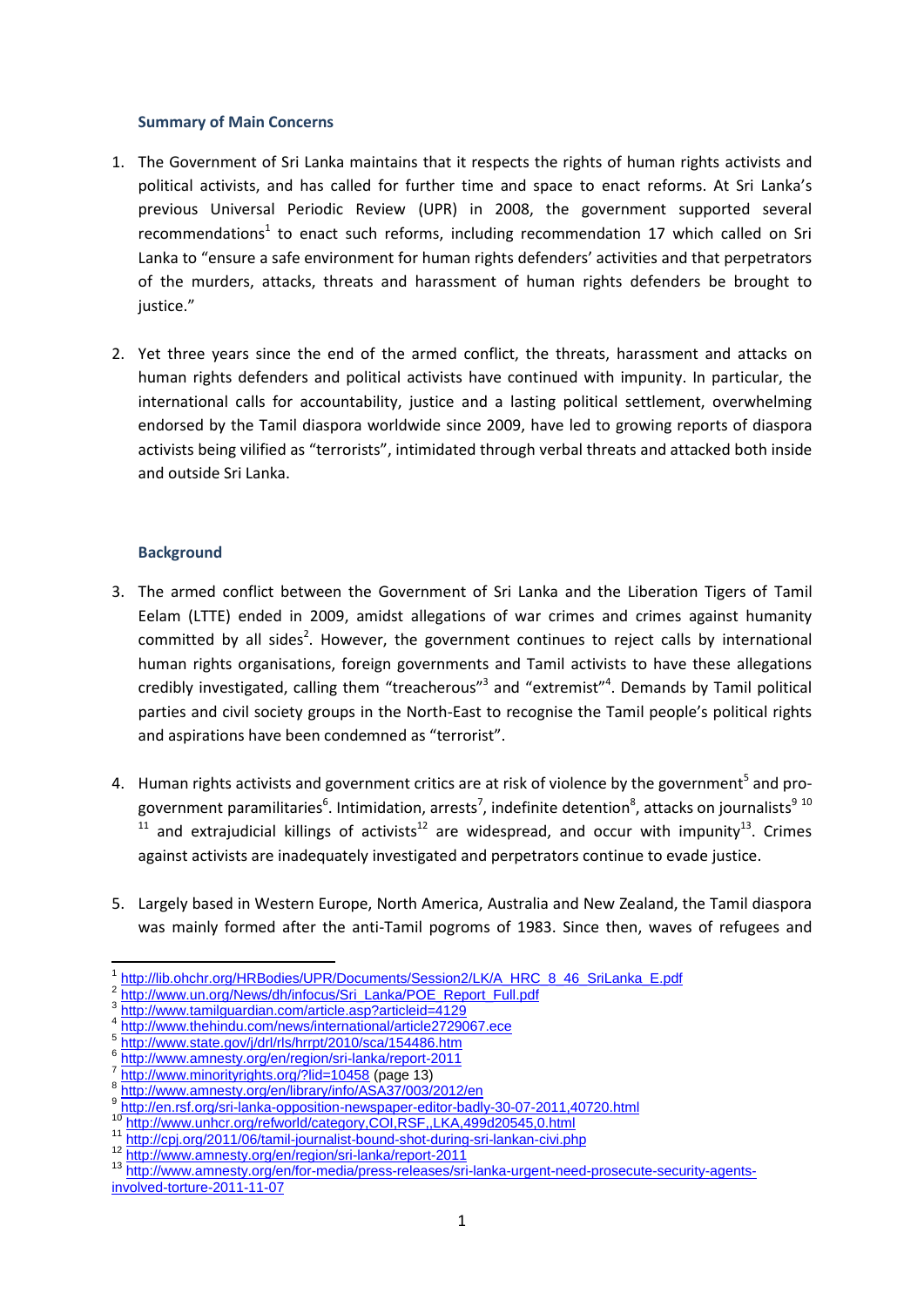asylum seekers fled to escape the violence. Despite migration over several decades, the diaspora maintains close links with relatives and the wider community in the North-East<sup>14</sup>and share their demands for the right to self-determination through the establishment of a separate Tamil state and support of the armed struggle.

6. The events of 2009 saw political activism in the diaspora rise sharply, with organisations and activists advocating accountability and justice through an international mechanism of inquiry, and a lasting political settlement that acknowledges the right to self-determination.

#### **Vilification of diaspora activists as 'terrorists'**

- 7. Despite promising reconciliation, senior members of the Sri Lankan government and security forces continue to use inflammatory, defamatory and intimidating language in reference to the diaspora, frequently calling them the "LTTE rump"<sup>15</sup>. The juxtaposition of "LTTE", an organisation proscribed by several countries, with "diaspora", serves to discredit and criminalise activists, organisations and their work.
- 8. For instance, the term "LTTE remnants"<sup>16</sup> has been used by President Mahinda Rajapaksa, whilst defence secretary Gotabaya Rajapaksa has stated that those who talk of Eelam are "terrorists"<sup>17</sup> and "threats" to Sri Lanka.<sup>18</sup> Admiral Thisara Samarasinghe, Sri Lanka's High Commissioner to Australia and envoy to New Zealand, described activists at the  $19<sup>th</sup>$  session of the UN Human Rights Council (19<sup>th</sup> UNHRC) as the "pro-LTTE lobby group".<sup>19</sup> The Ministry of Defence has made repeated accusations against many organisations, stating they are "terrorist fronts".<sup>20</sup> As far as the TYO UK is aware, to date no governments have brought charges against any of these organisations.
- 9. International human rights organisations, also calling for justice and accountability, such as Amnesty International  $^{21}$  and Human Rights Watch<sup>22</sup>, and foreign governments engaging with diaspora activists who are largely citizens of their respective countries, have also been targeted as 'terrorist' supporters.
- 10. In November 2011, the External Affairs Minister G.L. Peiris accused an unnamed former member of the European Union parliament of receiving a well-paid job from an alleged LTTE front organisation.<sup>23</sup> In another report in The Island newspaper, a senior spokesperson for the Government of Sri Lanka accuses certain British MPs of having been "bought" by the Global Tamil Forum, to "embarrass Sri Lanka". 24

 $\overline{\phantom{a}}$ <sup>14</sup> [http://www.berghof-peacesupport.org/publications/SL\\_Diaspora\\_Papers\\_Rasaratnam.pdf](http://www.berghof-peacesupport.org/publications/SL_Diaspora_Papers_Rasaratnam.pdf)

<sup>15</sup> <http://transcurrents.com/news-views/archives/7072>

<http://www.asianage.com/interview-week/tamil-diaspora-does-not-want-peace-173>

<sup>17</sup> <http://www.dailymirror.lk/top-story/18071-karunanidhi-can-have-eelam-in-india-gota.html>

<sup>18</sup> <http://www.ft.lk/2012/01/13/sri-lanka-is-still-under-threat-warns-defence-secy-part-i/><br>19 http://www.curedovebeerver.lk/2012/04/01/fee04.eep

<http://www.sundayobserver.lk/2012/04/01/fea04.asp>

<sup>20</sup> [http://www.defence.lk/new.asp?fname=20100329\\_06](http://www.defence.lk/new.asp?fname=20100329_06)<br>21 http://www.defence.lk/new.asp?fname=20100329\_06

 $\frac{21}{100}$  [http://www.defence.lk/new.asp?fname=20120228\\_03FEA\\_art](http://www.defence.lk/new.asp?fname=20120228_03FEA_art)

 $\frac{22 \text{ http://www.dailymirror.lk/news/16891-hrw-is-promoting-pro-lte-propaganda.html}}{23 \text{ http://www.dalymirror.lk/news/16891-hrw-is-promoting-pro-lte-propaganda.html}}$ 

[http://www.island.lk/index.php?page\\_cat=article-details&page=article-details&code\\_title=39754](http://www.island.lk/index.php?page_cat=article-details&page=article-details&code_title=39754)

<sup>&</sup>lt;sup>24</sup> [http://island.lk/index.php?page\\_cat=article-details&page=article-details&code\\_title=50126](http://island.lk/index.php?page_cat=article-details&page=article-details&code_title=50126)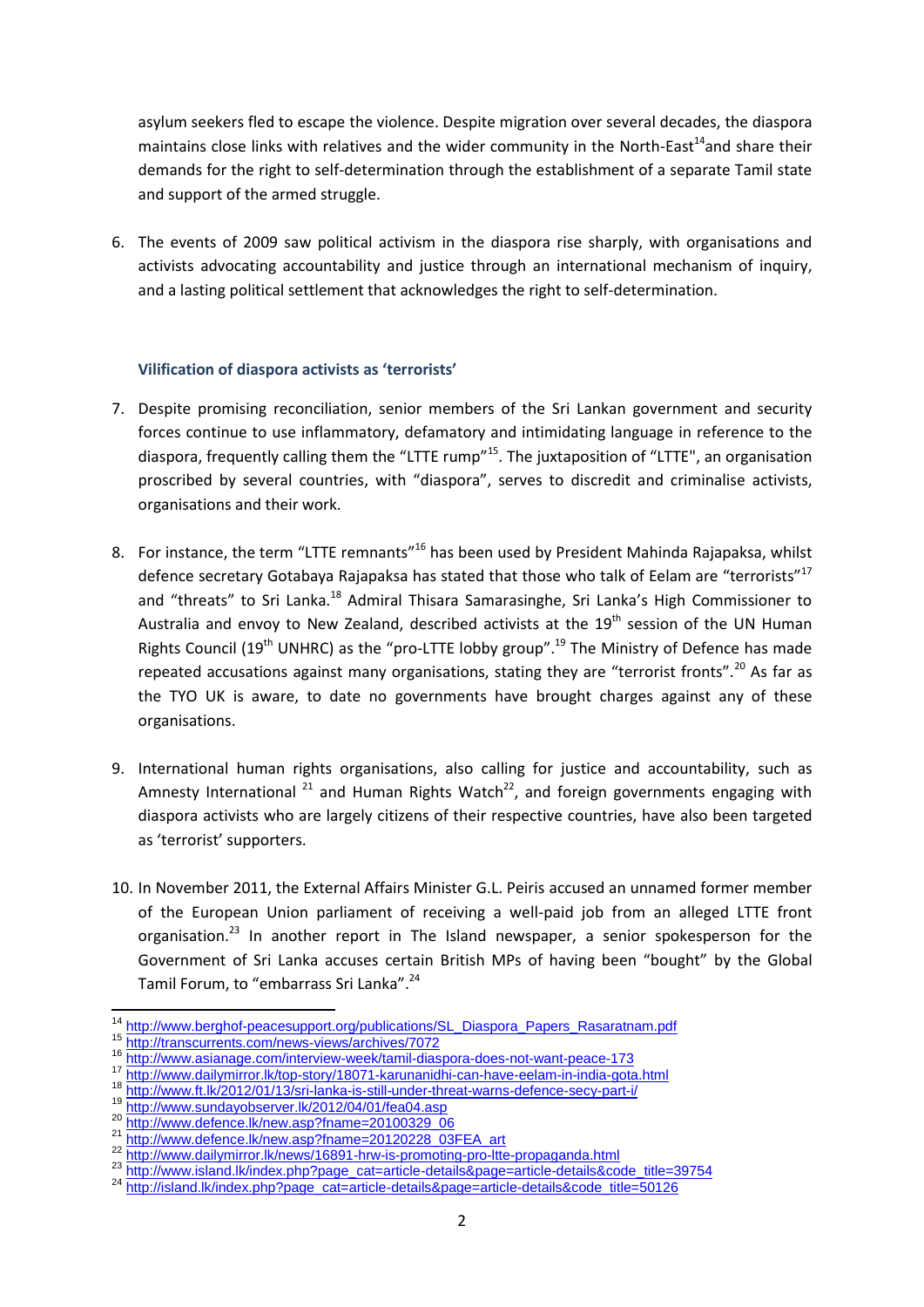- 11. Security forces in the heavily militarised North-East of the country<sup>25</sup>, such as the military commander in Jaffna, Major General Mahinda Hathurusinghe, and DIG Jayasundara of the Batticaloa police force, have addressed Tamils in Sri Lanka, warning them to be wary of diaspora groups<sup>26</sup> and their activities.<sup>27</sup>
- 12. It is particularly concerning to note that there is evidence that the government's language and vilification of activists as "terrorists" has been adopted by the Sri Lankan public<sup>28</sup> and mainstream press, such as The Nation<sup>29</sup>, The Island<sup>30</sup>, The Daily Mirror<sup>31</sup> and The Sunday Times.<sup>32</sup>

#### **Verbal Intimidation and public statements threatening reprisal**

- 13. Over the past year, there have been a number of instances of government ministers and high ranking government officials making intimidating statements, and threatening human rights activists and political activists from the diaspora with reprisals.
- 14. Addressing students at the General Sir John Kotelawala Defence University in Sri Lanka on 22/11/2011, President Rajapaksa said, "terrorists attack us in the cover of human rights today", and "these attacks are against the motherland. You need to understand that it is a threat posed to national security".<sup>33</sup> The president warned Sri Lankans to "be alert to what is happening in the outside world and stand up to protect the good name of the country."<sup>34</sup>
- 15. In an interview with The Island newspaper in 2011, Defence Secretary, Gotabaya Rajapaksa, deemed that any diaspora activists who campaigned for justice and accountability are "traitors", and "should be given capital punishment". He was reported to have asserted "that anyone throwing his or her weight behind an anti-Sri Lanka conspiracy would be considered a traitor and people should be naïve to believe such behaviour could be tolerated."<sup>35</sup>
- **16.** Cabinet Minister Mervyn Silva, threatened human rights activists from Sri Lanka and the diaspora attending the 19th UNHRC in Geneva. Minister Silva said, **"If you get caught to me in Sri Lanka, I will break your limbs in public. I say this responsibly. No matter who conspires against me." 36**

 $\overline{\phantom{a}}$ <sup>25</sup> [http://www.crisisgroup.org/en/regions/asia/south-asia/sri-lanka/220-sri-lankas-north-ii-rebuilding-under-the-](http://www.crisisgroup.org/en/regions/asia/south-asia/sri-lanka/220-sri-lankas-north-ii-rebuilding-under-the-military.aspx) $\frac{m! \times m \times m \times m}{26}$ 

<http://www.tamilguardian.com/article.asp?articleid=4640>

<sup>27</sup> [http://sundaytimes.lk/110821/News/nws\\_045.html](http://sundaytimes.lk/110821/News/nws_045.html)

<sup>28</sup> <http://www.foxnews.com/story/0,2933,520478,00.html>

<sup>29</sup> [http://www.nation.lk/edition/todays-news/item/2376-ltte-rump-to-raise-%E2%80%98crimes%E2%80%99-at](http://www.nation.lk/edition/todays-news/item/2376-ltte-rump-to-raise-%E2%80%98crimes%E2%80%99-at-unhcr-this-may) $\frac{unhcr-this-may}{30+...}$  $\frac{unhcr-this-may}{30+...}$  $\frac{unhcr-this-may}{30+...}$ 

<sup>30</sup> [http://www.island.lk/index.php?page\\_cat=article-details&page=article-details&code\\_title=35439](http://www.island.lk/index.php?page_cat=article-details&page=article-details&code_title=35439)<br>31 http://www.island.lk/index.php?page\_cat=article-details&page=article-details&code\_title=35439

<sup>&</sup>lt;sup>31</sup> <http://www.dailymirror.lk/news/17155-govt-rejects-undue-intl-pressure.html><br><sup>32</sup> http://www.dailynas.lk/440044/Qahreese/Lassedak.html

<http://sundaytimes.lk/110911/Columns/Lasandak.html>  $22$ 

[http://www.priu.gov.lk/news\\_update/Current\\_Affairs/ca201111/20111123terrorists\\_attack\\_us\\_hiding\\_human\\_righ](http://www.priu.gov.lk/news_update/Current_Affairs/ca201111/20111123terrorists_attack_us_hiding_human_rights.htm)  $\frac{1}{34}$ . htm

<sup>34</sup> <http://www.dailymirror.lk/news/12083-stay-alert--mr.html>

<sup>35</sup> <http://www.island.lk/2010/05/06/news2.html><br>36 http://www.island.lk/2010/05/06/news2.html

<http://www.adaderana.lk/news.php?nid=17473&mode=beauti>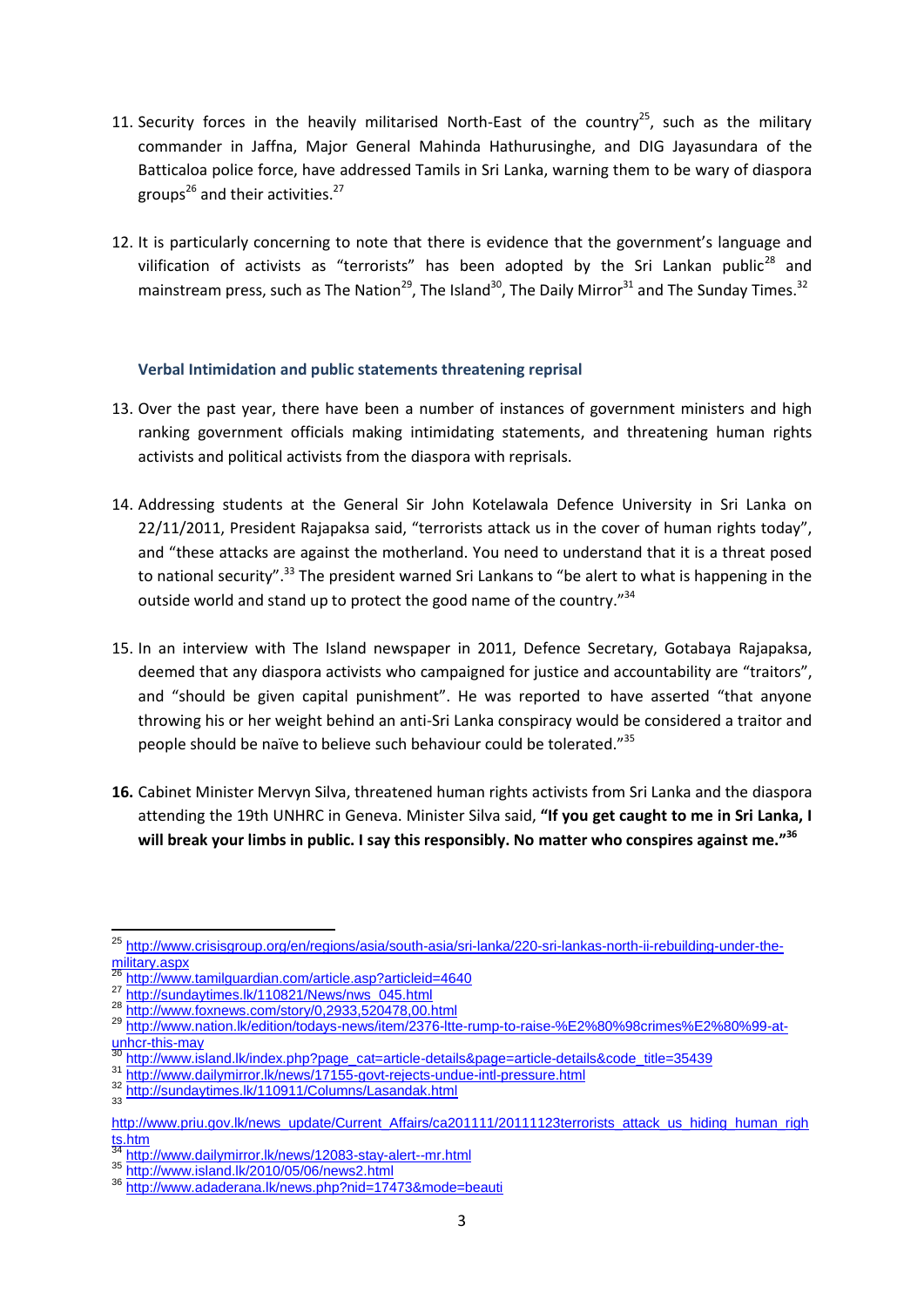#### **Acts of intimidation against diaspora activists and media**

- 17. Activists based outside Sri Lanka, who have engaged in protests and human rights campaigns, face intimidation in their respective countries. The Government of Sri Lanka has dispatched a number of high ranking military figures in top diplomatic roles in foreign countries, particularly those with large Tamil communities. The ex-military figures are believed to be engaged in surveillance and intelligence operations against political opponents residing outside Sri Lanka.<sup>37</sup>
- 18. Major General Prasanna Silva, the defence attaché at the High Commission in London, who is alleged to have committed war crimes<sup>38</sup>, stated that his role includes the monitoring of the Tamil community in London, during an interview to adadererana.lk in November 2011.<sup>39</sup>
- 19. Major General Jagath Dias, also alleged to have committed war crimes, was the vice-ambassador for Germany, Switzerland and the Vatican until October 2011. In a dossier submitted in January 2011, the European Centre for Constitutional Rights (ECCHR) stated that "Major General Dias has actively collaborated with German security authorities, the intelligence service in particular to observe and investigate the Tamil community in Germany. Similar actions are reported in Switzerland."40
- 20. A number of activists have reported being photographed at close range whilst engaging in human rights or political work. Tamils, who were detained and questioned by Sri Lankan authorities whilst visiting Sri Lanka, report that they were asked to identify activists in photographs taken in countries such as the UK, Canada and Australia.
- 21. Mr Roy Manojkumar Samathanam, a Canadian citizen who was arrested and tortured in Sri Lanka, said he was shown pictures of Tamils taken at events in Canada and asked to identify individuals.<sup>41</sup>
- 22. At a rally outside the Sri Lankan High Commission in London on 04/02/11, several individuals, seen to have emerged from inside the High Commission's premises, took photographs of the demonstrators.<sup>42</sup>
- 23. At the  $19<sup>th</sup>$  UNHRC, a number of Tamil human rights activists reported intimidation and harassment by members of the Sri Lankan delegation.<sup>43</sup> Activists were repeatedly photographed

 $\overline{a}$ 

<sup>&</sup>lt;sup>37</sup> TAG Briefing Note Major General Prasanna Silva (April 2012)

<sup>38</sup> <http://www.ecchr.de/index.php/sri-lanka.404/articles/the-prasanna-de-silva-case.html>

<sup>39</sup> <http://www.youtube.com/watch?v=XMkOp3sR0y4>

<sup>40</sup> [http://www.ecchr.de/index.php/sri-lanka.404/articles/the-jagath-dias-](http://www.ecchr.de/index.php/sri-lanka.404/articles/the-jagath-dias-case.html?file=tl_files/Dokumente/Universelle%20Justiz/Sri%20Lanka%20ECCHR%20Dossier%20J%20Dias%20en.pdf)

[case.html?file=tl\\_files/Dokumente/Universelle%20Justiz/Sri%20Lanka%20ECCHR%20Dossier%20J%20Dias%2](http://www.ecchr.de/index.php/sri-lanka.404/articles/the-jagath-dias-case.html?file=tl_files/Dokumente/Universelle%20Justiz/Sri%20Lanka%20ECCHR%20Dossier%20J%20Dias%20en.pdf) [0en.pdf](http://www.ecchr.de/index.php/sri-lanka.404/articles/the-jagath-dias-case.html?file=tl_files/Dokumente/Universelle%20Justiz/Sri%20Lanka%20ECCHR%20Dossier%20J%20Dias%20en.pdf)

<sup>41</sup> [http://news.nationalpost.com/2011/07/01/canadian-detainee-wants-probe-into-detention-and-alleged-torture-in-](http://news.nationalpost.com/2011/07/01/canadian-detainee-wants-probe-into-detention-and-alleged-torture-in-sri-lanka/) $\frac{1}{42}$  sri-lanka

<sup>42</sup> TAG Report on Diaspora Intimidation 2012

<sup>43</sup> <http://www.canadiantamilcongress.ca/article.php?lan=eng&cat&id=34>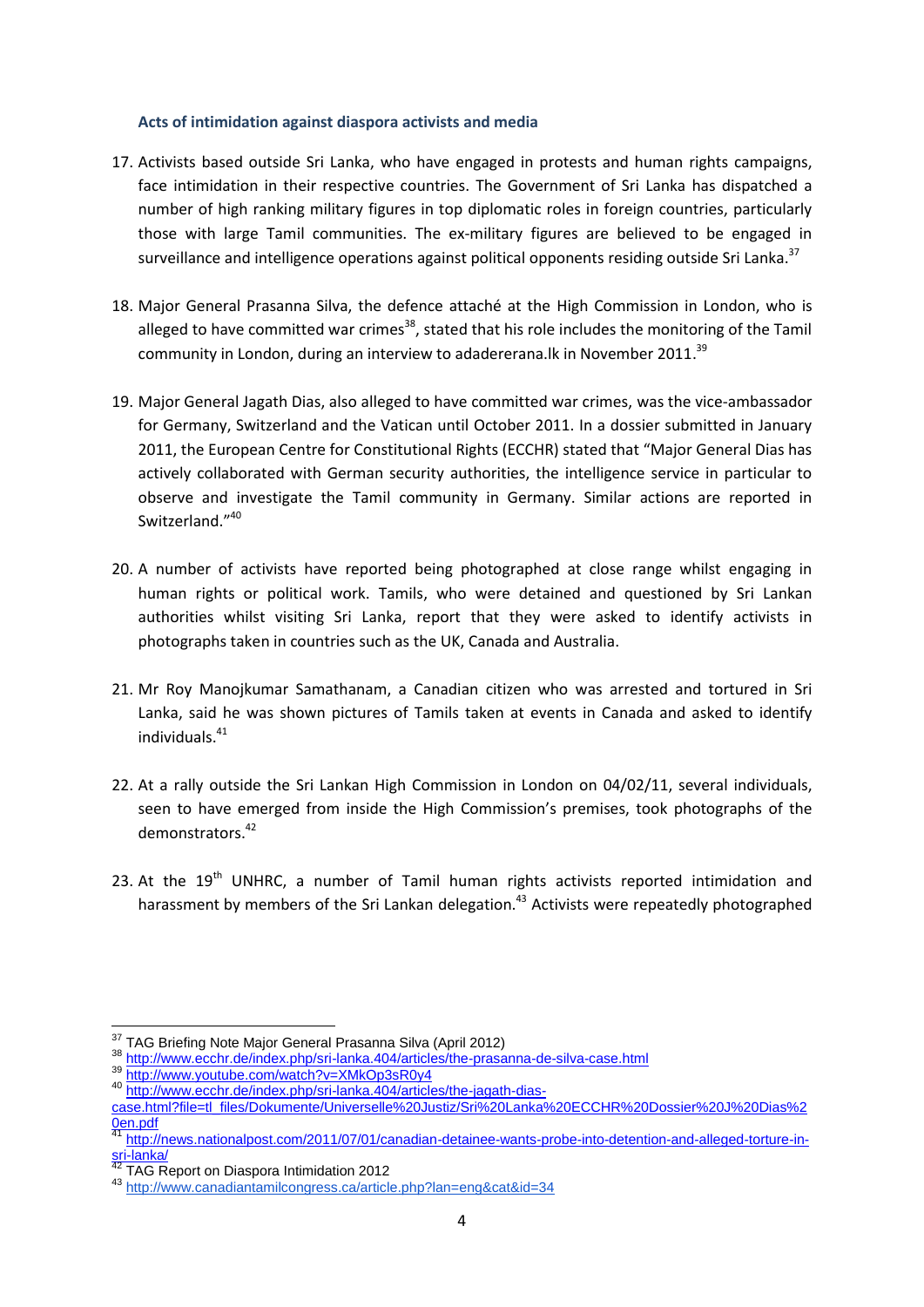and videoed at close range,<sup>44</sup> inside the plenary room and during a side event hosted by the Sri Lankan delegation, despite a formal complaint being made.<sup>45</sup>

- 24. On 05/03/12, the President of the UNHRC, Ms Laura Dupuy Lasserre, raised concerns regarding "threats that have been made to civil society members" and "in particular statements at members who [...] in Room 20 or in other meetings, have been photographed [...] without their consent."<sup>46</sup> On 23/03/12, UN High Commissioner for Human Rights Navi Pillay condemned the "unprecedented and totally unacceptable level of threats, harassment and intimidation directed at Sri Lankan activists" and urged that "there must be no reprisals".<sup>47</sup>
- 25. Diaspora activists who attended the session reported receiving threatening phone calls and text messages, as well as being approached in corridors by members of the Sri Lankan delegation. The Sri Lankan government's delegation at the  $19<sup>th</sup>$  UNHRC included Douglas Devananda, the leader of the Eelam People's Democratic Party (EPDP), a paramilitary force notorious for its acts of abductions, extortion and murder.<sup>48</sup>
- 26. Rupert Colville, the spokesperson of the United Nations Office of the High Commissioner of Human Rights said, "They were abused in many way verbally, there were text messages, telephone calls, accosted in corridors...there were even incidents outside the UN premises as well as inside wry intimidating filming and photography taking place...people putting cameras right in people faces...against the rules...I mean that's not supposed to be happening on these events".<sup>49</sup>
- 27. During the 19<sup>th</sup> UNHRC, Tamils in Switzerland reported receiving death threats by post, warning that their "anti-government attitude" would be dealt with severely. The threats also warned that websites and social media accounts with similar views would be monitored and "dealt with".<sup>50</sup>
- 28. On 25/02/12, the weekend before the 19<sup>th</sup> UNHRC, the Tamil diaspora news website TamilNet was hit by Distributed Denial-of-Service attacks**<sup>51</sup>**. The attack was condemned by Reporters Sans Frontieres as another example of the "violence, threats and propaganda aimed at journalists and media defenders seen as government critics". **52**
- 29. It is concerning to note that as warnings and calls to defend the country are made by senior members of the Sri Lankan government, Tamil activists have experienced increased intimidation by the Sinhala expatriate community. In 2009 a peace march by Tamils in Australia was attacked

**<sup>.</sup>** <sup>44</sup> <http://www.channel4.com/news/un-human-rights-council-urges-sri-lankan-accountability>

<sup>45</sup> [http://www.google.com/hostednews/afp/article/ALeqM5g3YcY9nEYiLKtxplfXmM1xInG-](http://www.google.com/hostednews/afp/article/ALeqM5g3YcY9nEYiLKtxplfXmM1xInG-rQ?docId=CNG.4f45fdff3292f10f96f9f9caed149d3e.f1)

[rQ?docId=CNG.4f45fdff3292f10f96f9f9caed149d3e.f1](http://www.google.com/hostednews/afp/article/ALeqM5g3YcY9nEYiLKtxplfXmM1xInG-rQ?docId=CNG.4f45fdff3292f10f96f9f9caed149d3e.f1)<br>TQ?docId=CNG.4f45fdff3292f10f96f9f9caed149d3e.f1

<sup>46</sup> [http://www.unmultimedia.org/tv/webcast/2012/03/presidential-statement-15th-meeting-19th-session-human](http://www.unmultimedia.org/tv/webcast/2012/03/presidential-statement-15th-meeting-19th-session-human-rights-council.html)[rights-council.html](http://www.unmultimedia.org/tv/webcast/2012/03/presidential-statement-15th-meeting-19th-session-human-rights-council.html)

[http://www.google.com/hostednews/afp/article/ALeqM5i-](http://www.google.com/hostednews/afp/article/ALeqM5i-ziQEuViR7Gmu3dJ46RX8i1WCfg?docId=CNG.bd15b1abbb014c5d7ae6e1e009b11633.4e1)

[ziQEuViR7Gmu3dJ46RX8i1WCfg?docId=CNG.bd15b1abbb014c5d7ae6e1e009b11633.4e1](http://www.google.com/hostednews/afp/article/ALeqM5i-ziQEuViR7Gmu3dJ46RX8i1WCfg?docId=CNG.bd15b1abbb014c5d7ae6e1e009b11633.4e1)

<sup>48</sup> <http://www.tamilnet.com/art.html?catid=13&artid=34862>

<sup>49</sup> <http://www.ndtv.com/article/world/sri-lankan-delegates-intimidated-activists-says-un-human-rights-chief-189433>

<sup>50</sup> <http://www.20min.ch/schweiz/news/story/-Dies-ist-unsere-letzte-Warnung--14820842><br>51 http://www.tomilpet.com/art.html?oatid=128 artid=24027

<sup>51</sup> <http://www.tamilnet.com/art.html?catid=13&artid=34927>

<sup>52</sup> <http://en.rsf.org/sri-lanka-sri-lanka-12-03-2012%2c42068.html>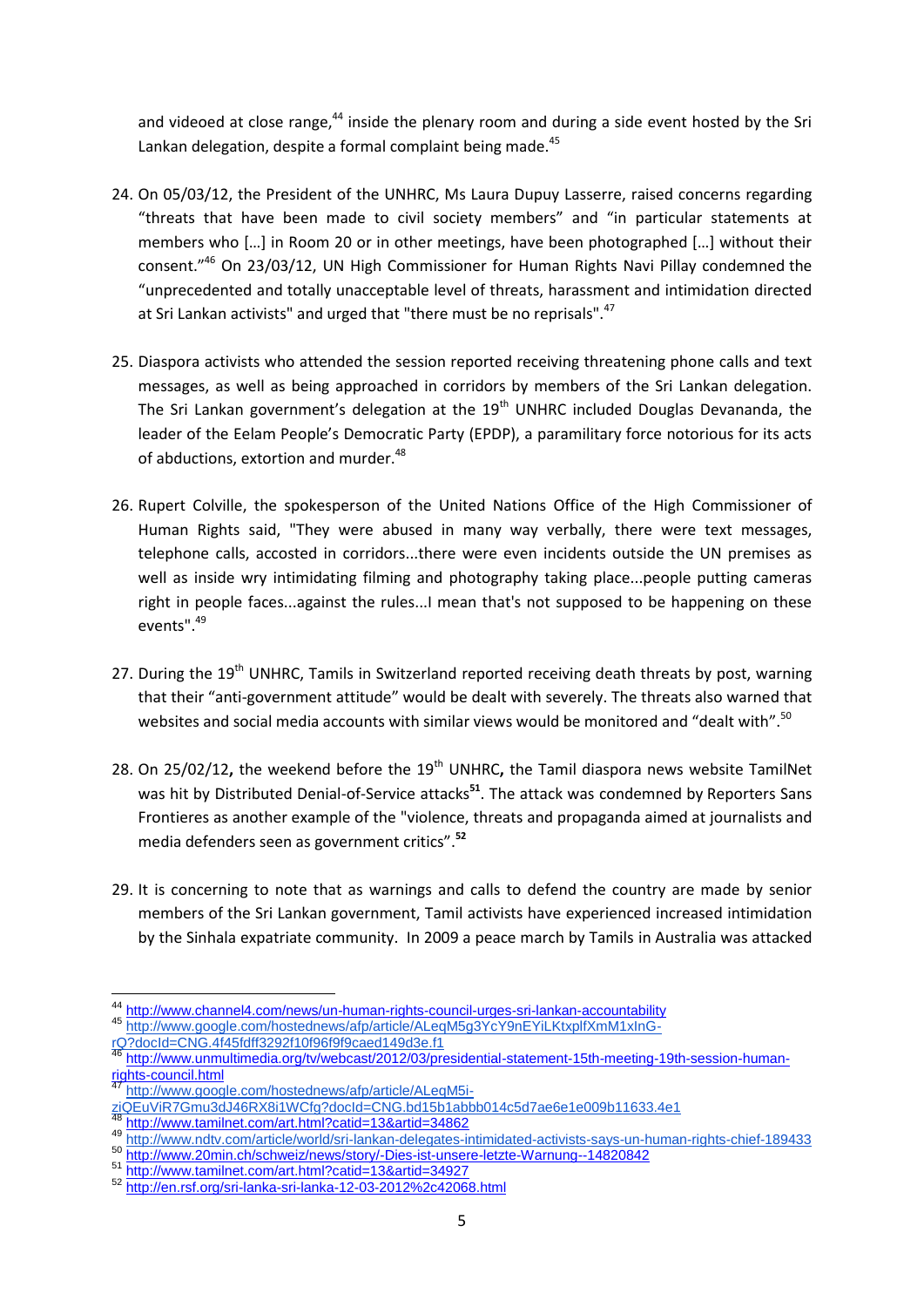by a Singhalese mob.<sup>53</sup> At a peaceful protest outside Lords Cricket Ground in 2011, demonstrators were sworn at and spat on by Sri Lankan cricket fans, many of whom used their phones to take photographs of protesters.  $54$ 

#### **Human rights abuses against activists and those returning to Sri Lanka**

- 30. Diaspora activists returning to Sri Lanka and deported asylum seekers have been subject to detention, torture and rape by security forces. Suspicion of activism abroad or simply that individuals entering Sri Lanka are of Tamil ethnicity from the North-East of the island is often enough to warrant questioning and detention by officials.
- 31. A report undertaken by the Foreign and Commonwealth Office Migration Directorate in August 2009 concluded that Tamils arriving at Bandaranaike International Airport, who have roots in the North-East, "were likely to receive greater scrutiny than others" and "involvement with media or NGOs" would increase "the risk that an individual could encounter difficulties with the authorities, including possible detention".<sup>55</sup>
- 32. A senior lawyer has described to Tamils Against Genocide (TAG), a US-based human rights organisation, the questioning of persons known to him by Sri Lankan security forces as to his travel plans. 56
- 33. The briefing note document by TAG states,

"A senior legal European lawyer stated that persons known to him had been questioned by the Sri Lankan security forces as to his travel plans. He was concerned that the Sri Lanka authorities intended to question him if he visited Sri Lanka.

Other lawyers have declined to be identified on legal briefings they have contributed to for TAG again citing that they feared their ability to visit Sri Lanka without fear of intimidation would be jeopardised.

Lawyers in Western countries have expressed a desire that their involvement in precedentsetting or 'sensitive' cases be kept confidential, citing possible harm to relatives in Sri Lanka.

One lawyer cited a decision taken by a Tamil lawyers association NOT to offer pro-bono evidence gathering services for war crimes victims and witnesses, citing that members of the association would fear intimidation on visits to Sri Lanka."

34. There have been a number of incidents of diaspora Tamils being arbitrarily detained on arrival to Sri Lanka, and being held for indefinite periods without trial under the Prevention of Terrorism Act. Reports have also emerged of Tamils being physically attacked or murdered on return to Sri Lanka.

 $\overline{\phantom{a}}$ <sup>53</sup> <http://www.nowpublic.com/world/tamil-peace-march-attacked-sinhalese-melbourne>

<sup>54</sup> http://www.tiowpolio.com/art.html?catid=13&artid=34124

<sup>55</sup> <http://www.unhcr.org/refworld/pdfid/4ae066de2.pdf>

<sup>56</sup> Briefing Note on Government of Sri Lanka Monitoring of International Legal Professionals - Tamils Against Genocide (April 2012)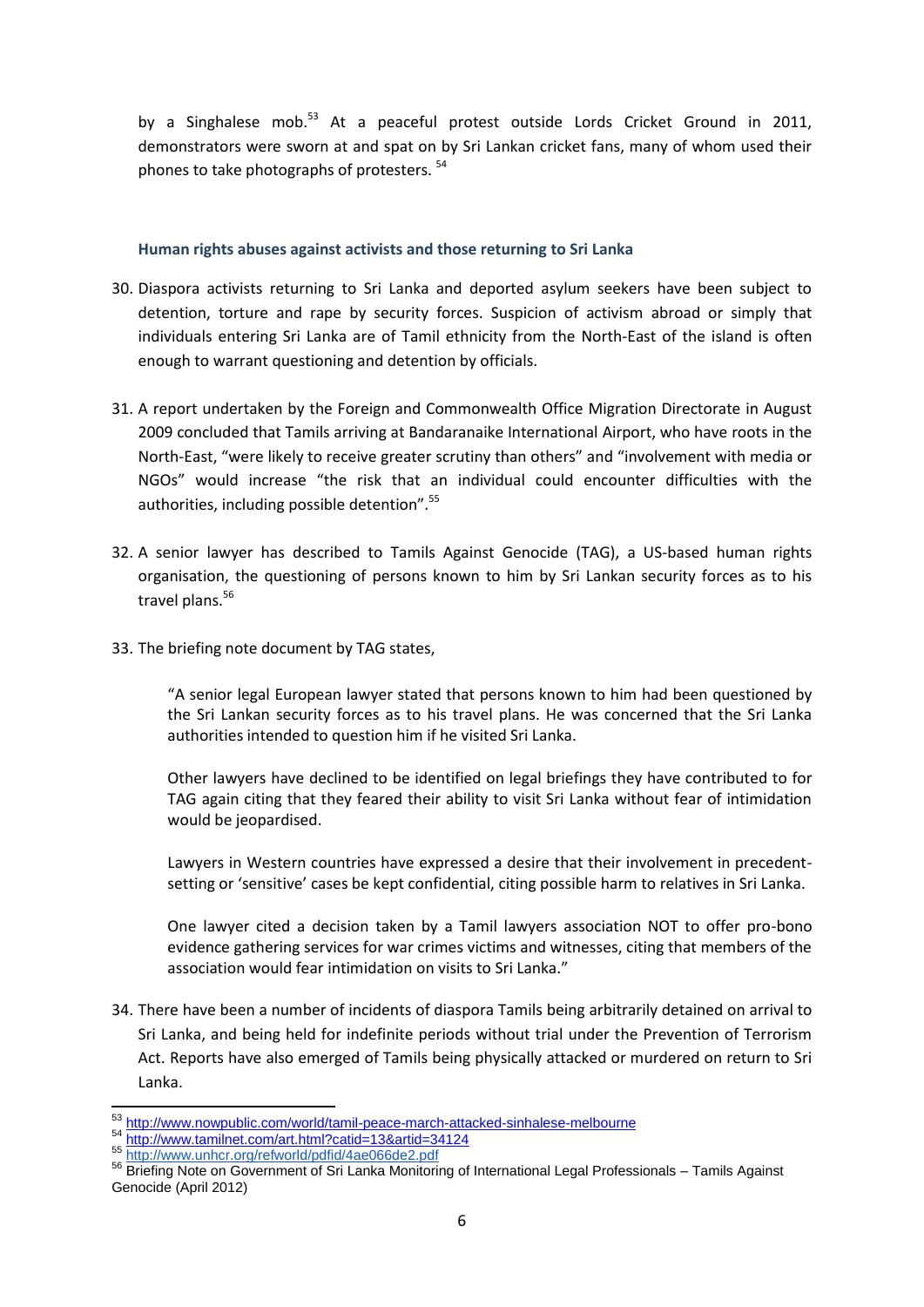- 35. Viswalingam Gopithas, from London has been in Sri Lankan custody since April 2007, accused of trying to supply equipment to the LTTE.<sup>57</sup> Fair Trials International, a UK-based organisation campaigning for unfairly detained individuals abroad, has filed an application with the UN Human Rights Committee on Mr Gopithas' behalf.<sup>58</sup>
- 36. Another British Citizen was arrested on the 02/08/11. Mrs Vasugi Karunanithi arrived at Bandaranaike International Airport to return to Britain after a holiday. She was detained at immigration. Sri Lankan media reported that Mrs Vasugi's husband was a member of a diaspora organisation. 59
- 37. Kandiah Rajagopal, a British business man was shot and injured in Trincomalee in early 2012.<sup>60</sup>
- 38. The body of Easwaradasan Kedeeswaran, a UK resident, was found in Trincomalee on 18/04/12. Mr Kedeeswaran was about to return to the UK after living in Sri Lanka for some time.<sup>61</sup>
- 39. Several international non-governmental organisations (NGOs) have called for a halt in deportations of Tamils to Sri Lanka because Tamils returning from the West are viewed with suspicion and may not be safe. Victims were often targeted due to actual or perceived links to the  $LTTE^{62}$ .
- 40. Human Rights Watch, an NGO based in New York, released a report detailing the rape and torture of Tamil deportees in Sri Lanka in 2010, 63

"Human Rights Watch has [...] documented cases of Tamil deportees who alleged to have been subjected to rape as a form of torture upon their return to Sri Lanka. In December 2010, CB was arrested at the Colombo airport on his return and was detained for a month by the CID. He said that during this time he was beaten with metal rods and raped four or five times by two men. As he described it, one man would hold him down while the other raped him.

"BK, a Tamil woman, alleges that she was arrested at Colombo airport by the CID on her return in April 2010 and kept in detention. She says was raped by several men many times during the course of her detention. She described profuse bleeding as a result of these rapes. Both CB and BK managed to secure their release after relatives intervened to bribe the officials holding them. Both fled Sri Lanka and are seeking asylum in the United Kingdom.

 $\overline{\phantom{a}}$ 

<sup>57</sup> <http://www.guardian.co.uk/world/2011/sep/15/british-tamil-held-sri-lanka>

<sup>58</sup> [http://www.fairtrials.net/publications/article/viswalingam\\_gopithas\\_vs.\\_government\\_of\\_sri\\_lanka](http://www.fairtrials.net/publications/article/viswalingam_gopithas_vs._government_of_sri_lanka)

<sup>59</sup> <http://www.srilankaguardian.org/2011/09/british-citizens-held-prisoners-by-sri.html>

<sup>60</sup> http://www.shighed.com/art.html?catid=13&artid=34766

<sup>61</sup> <http://www.dailymirror.lk/news/18051-man-hacked-to-death-in-trinco.html>

<sup>62</sup> [http://www.freedomfromtorture.org/feature/out\\_of\\_the\\_silence/5979](http://www.freedomfromtorture.org/feature/out_of_the_silence/5979)

<sup>63</sup> <http://www.hrw.org/news/2012/02/24/uk-halt-deportations-tamils-sri-lanka>